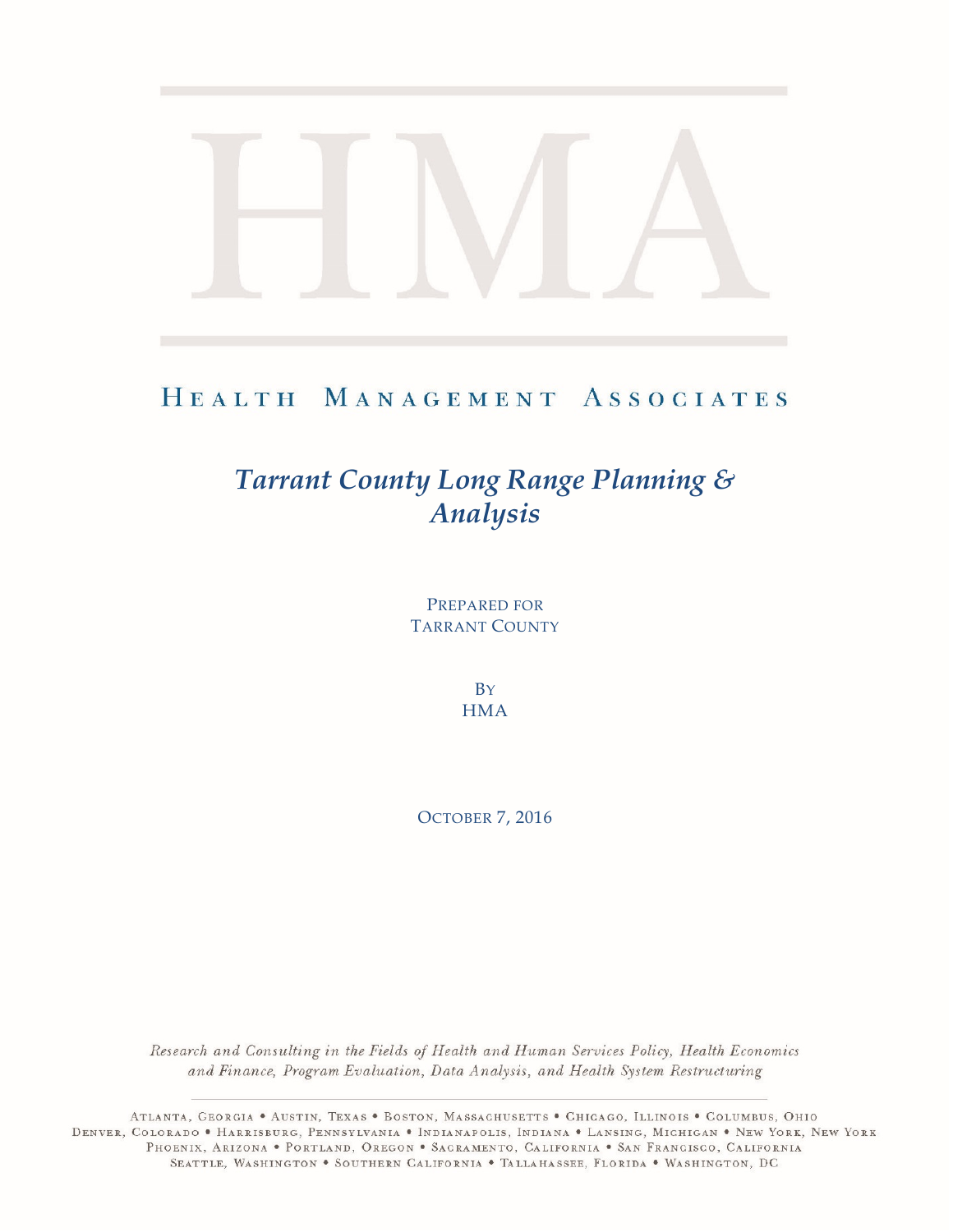# **Table of Contents**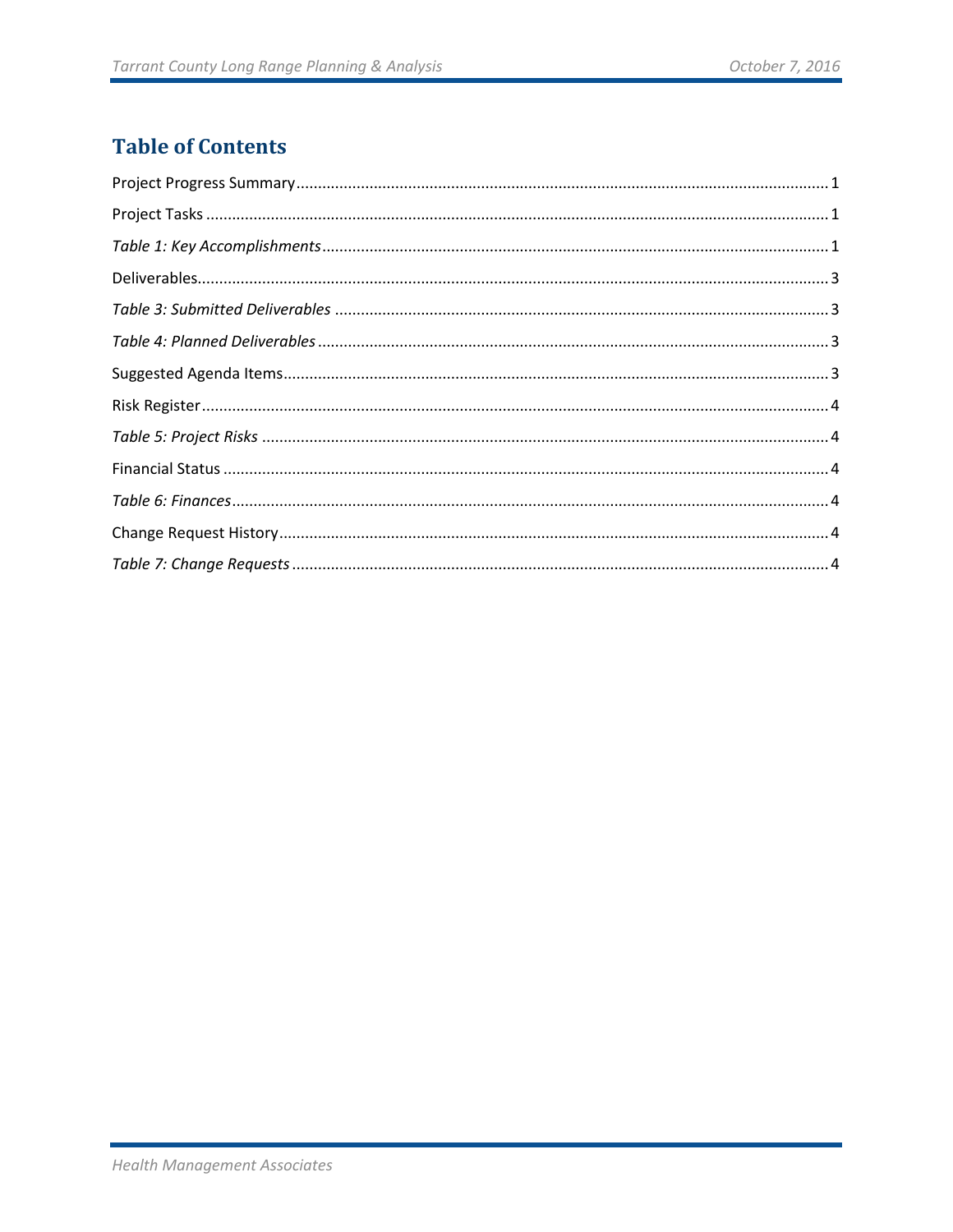# <span id="page-2-0"></span>**Project Progress Summary**

Progress continues on track as stakeholder interviews have taken place, are currently scheduled, or being planned. Additionally, the Finance team continues to review various financial reports related to expenditures and has sought clarification from JPS staff to confirm its understanding. The Stakeholder team continued to work with Tarrant County to reach a decision on the list of stakeholders and focus group participants. Additional discussions on the design of the public facing website were held, and work continued on facilitating the town hall meetings. The Delivery System team continued its work on developing the behavioral health and educational profile and assessment work plan.

Tasks planned for October include finalizing the design of a public facing website, creating an agenda for the October JPS board meeting, and scheduling additional interviews with TCC and JPS identified stakeholders and focus groups.

<span id="page-2-1"></span>At this time, no risks have been identified.

# **Project Tasks**

The milestones achieved to date are shown below.

<span id="page-2-2"></span>

|  | Table 1: Key Accomplishments |  |
|--|------------------------------|--|
|  |                              |  |

| #              | <b>Accomplishment</b>                                                            | <b>Completion</b> |
|----------------|----------------------------------------------------------------------------------|-------------------|
|                |                                                                                  | <b>Date</b>       |
| $\mathbf{1}$   | Developed draft plan for community forums and focus groups                       | 10/7/16           |
| 2              | Continued refinement of stakeholder interview list                               | 10/7/16           |
| 3              | Reviewed background materials and developed outline for Community Health         | 10/7/16           |
|                | Needs Assessment (CHNA) section of the Market Analysis                           |                   |
| 4              | Began data runs for CHNA                                                         | 10/5/17           |
| 5              | Following a phone call with Sharon Clark, JPS CFO, RJ updated notes regarding    | 10/6/16           |
|                | phone call on 9-26-16 with Sharon and others at JPS in which bad debts, charity, |                   |
|                | admin write-offs, and the Connection program were discussed.                     |                   |
| 6              | Discussed managed care contracting with Sharon Clark, JPS CFO                    | 10/6/16           |
| $\overline{7}$ | Downloaded, compiled, formatted and summarized AHA data comparing JPS to         | 10/4/16           |
|                | other Texas district hospitals for (1) Case mix index, (2) uncompensated care,   |                   |
|                | and (3) net income (loss) from services to patients                              |                   |
|                |                                                                                  |                   |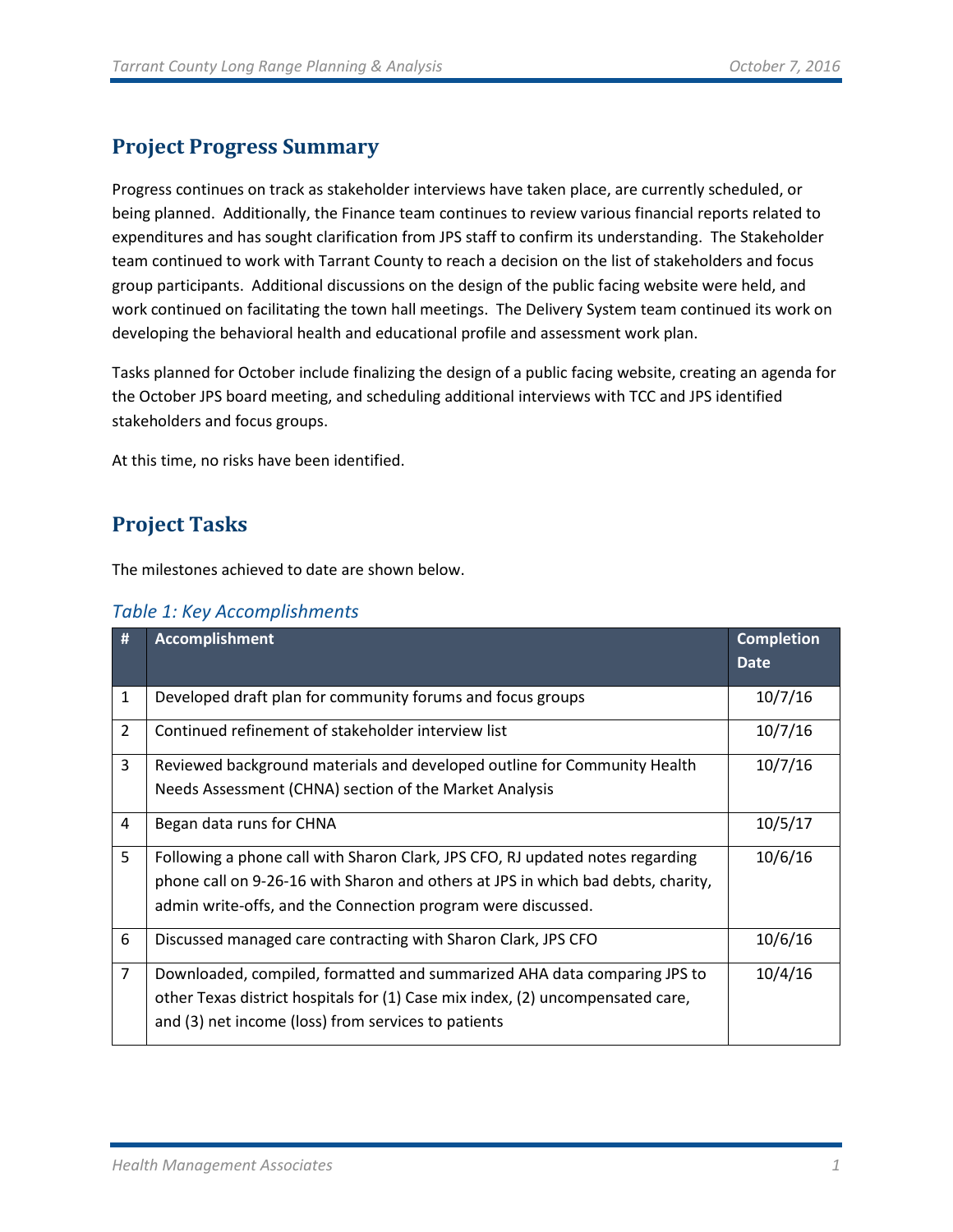| #  | <b>Accomplishment</b>                                                                                                                                                             | <b>Completion</b><br><b>Date</b> |
|----|-----------------------------------------------------------------------------------------------------------------------------------------------------------------------------------|----------------------------------|
| 8  | Requested and received copies of staffing matrices for nursing areas, and<br>performed high-level review to consider whether several areas should be<br>reviewed in greater depth | 10/5/16                          |
| 9  | Reviewed JPS-provided FY15 and FY16 activity data for NICU and Women's<br>clinics, analyzed it, and prepared two graphs showing trends that might impact<br>strategic thinking    | 10/6/16                          |
| 10 | RFP #2 specification reviewed/revised by HMA                                                                                                                                      | 10/6/16                          |
| 11 | Public Web Site HMA consultation                                                                                                                                                  | 10/6/16                          |
| 12 | Town Hall, Forums and Stakeholder design and methodologies approved                                                                                                               | 10/3/16                          |
| 13 | TCCC 10/25/ briefing: Presenters, topics, duration approved                                                                                                                       | 10/3/16                          |
| 14 | Initiated contact with JPS to identify contacts and establish discussion schedule                                                                                                 | 10/7/16                          |

## *Table 1: Planned Tasks*

| #              | <b>Task</b>                                               | <b>Previous</b> | <b>Planned</b> |
|----------------|-----------------------------------------------------------|-----------------|----------------|
|                |                                                           | forecasted      | completion     |
|                |                                                           | completion date | date           |
| $\mathbf{1}$   | Review preliminary data runs, meet with CHNA to           |                 | 10/15/16       |
|                | determine next steps                                      |                 |                |
| $\overline{2}$ | Final Stakeholder Interview List approved                 |                 | 10/10/16       |
| 3              | Introductory Letter to Stakeholder Interviewees-draft     |                 | 10/10/16       |
|                | approved                                                  |                 |                |
| 4              | Send invitation letter to focus groups                    |                 | 10/14/16       |
| 5              | Send introductory letter to stakeholders regarding        |                 | 10/14/16       |
|                | scheduling                                                |                 |                |
| 6              | Request 3 to 5 documents listed on the submittal for data | 10/5/16         | 10/13/16       |
|                | request #46 to get a better idea of the professional      |                 |                |
|                | services arrangements. Will discuss with Delivery Team    |                 |                |
|                | first to limit data requests.                             |                 |                |
| $\overline{7}$ | Request more information related to one expenditure on    | 10/5/16         | 10/13/16       |
|                | the submittal for data request #77. Will discuss with     |                 |                |
|                | Delivery team first to limit data requests.               |                 |                |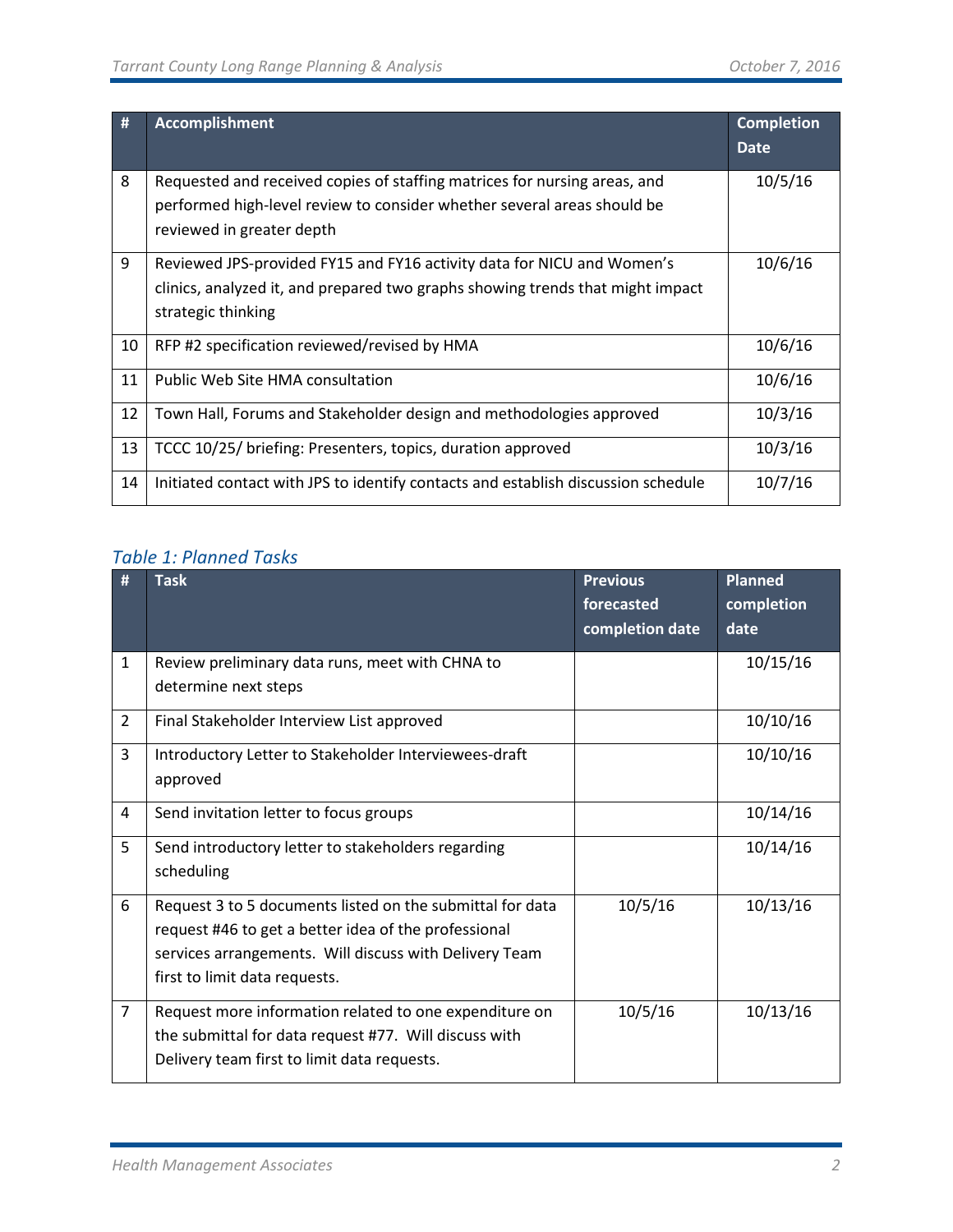| #  | <b>Task</b>                                                                                                | <b>Previous</b><br>forecasted<br>completion date | <b>Planned</b><br>completion<br>date |
|----|------------------------------------------------------------------------------------------------------------|--------------------------------------------------|--------------------------------------|
| 8  | Potential further discussions with Stakeholder team<br>regarding finance data related to market assessment |                                                  | 10/14/16                             |
| 9  | Continue selective review of AHA database information for<br>Texas hospitals                               |                                                  | 10/14/16                             |
| 10 | Begin call with leaders and JPS to develop contacts and<br>plan for site visits                            |                                                  | 10/15/16                             |

# <span id="page-4-0"></span>**Deliverables**

The following deliverables were submitted during the month:

### <span id="page-4-1"></span>*Table 3: Submitted Deliverables*

| <b>Deliverable</b>                      | <b>Planned</b> | <b>Actual</b> | <b>Status</b> |
|-----------------------------------------|----------------|---------------|---------------|
| Town Hall & stakeholder interview model | 10/7/16        | 10/7/16       |               |

The following deliverables are planned for the upcoming month:

Planned Tasks for Upcoming Week:

#### <span id="page-4-2"></span>*Table 4: Planned Deliverables*

| <b>Deliverable</b>                                               | <b>Planned</b> | <b>Actual</b> | <b>Status</b> |
|------------------------------------------------------------------|----------------|---------------|---------------|
| Final stakeholder interview list                                 | 10/10/16       |               |               |
| Introductory letter/invites for stakeholders and focus<br>groups | 10/10/16       |               |               |

# <span id="page-4-3"></span>**Suggested Agenda Items**

- 1. Finalize stakeholder interview list
- 2. Finalize public website design
- 3. Community Forums & Focus Group planning
- 4. Data request modification
- 5. Format and content for TCCC briefing on October 25<sup>th</sup>
- 6. Other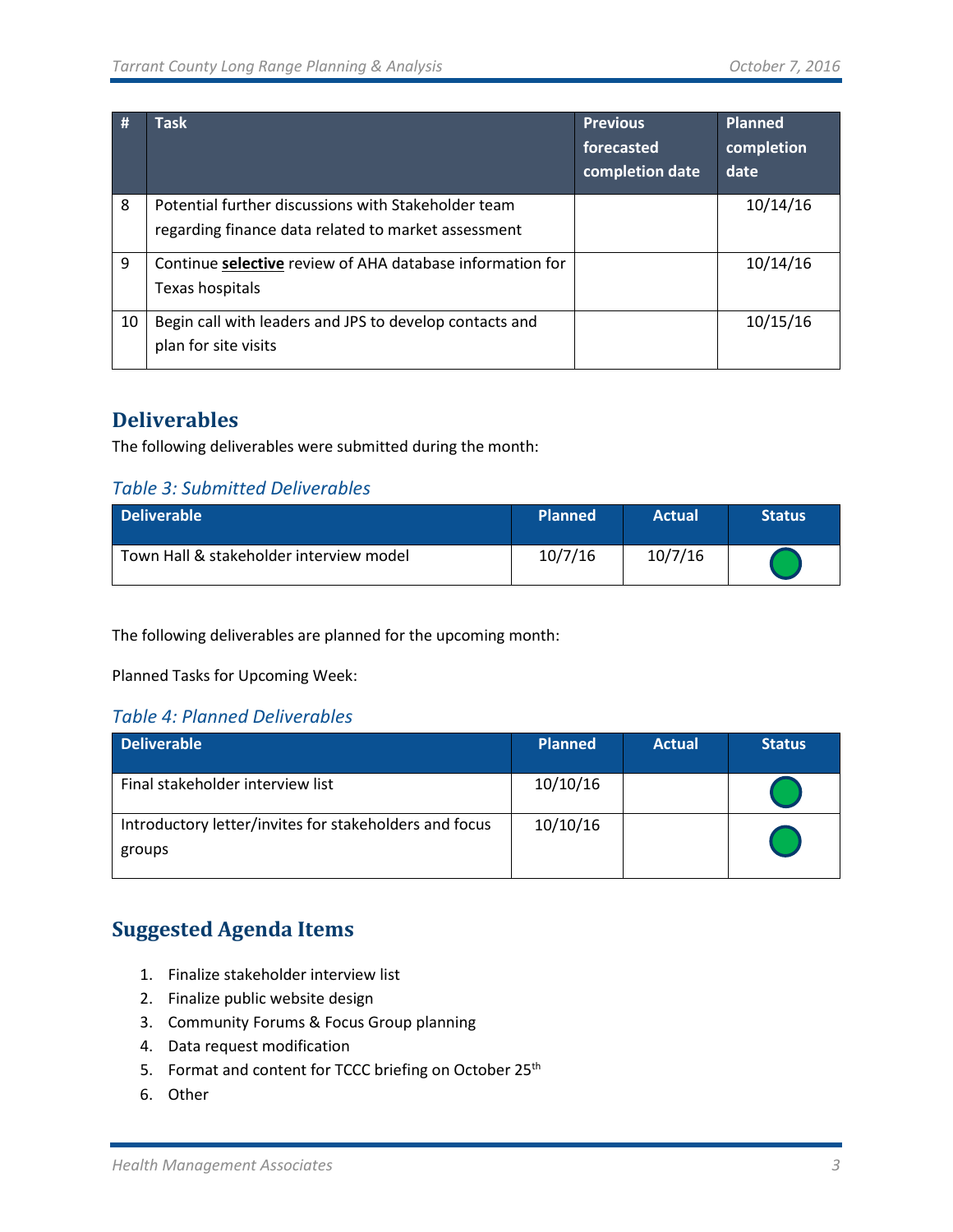# <span id="page-5-0"></span>**Risk Register**

No risk to the project has been identified to date.

#### <span id="page-5-1"></span>*Table 5: Project Risks*

| # | <b>Description</b> | <b>Mitigation plan</b><br>(what is being $\overline{ }$<br>done to prevent<br>the risk) | <b>Contingency</b><br>plan (what will<br>be done if the<br>risk occurs) | <b>Likelihood</b><br>of<br>occurring | <b>Potential</b><br>impact (dollar<br>/ schedule /<br>quality etc.) |
|---|--------------------|-----------------------------------------------------------------------------------------|-------------------------------------------------------------------------|--------------------------------------|---------------------------------------------------------------------|
|   |                    |                                                                                         |                                                                         |                                      |                                                                     |

# <span id="page-5-2"></span>**Financial Status**

To date, HMA has not submitted an invoice for any work performed. Going forward, the table below will summarize the financial position of the project.

#### <span id="page-5-3"></span>*Table 6: Finances*

| <b>INVOICED TO DATE</b>     |        |                 |           |
|-----------------------------|--------|-----------------|-----------|
| Last month                  | \$     |                 |           |
| Project to date             |        | $\qquad \qquad$ |           |
| Client paid to date         | Ś      | ٠               |           |
| <b>OVERDUE INVOICES</b>     |        |                 |           |
| Invoice no.                 | Amount |                 | Date Sent |
|                             |        |                 |           |
| <b>TOTAL CONTRACT VALUE</b> |        |                 |           |
| Planned total               | \$     | 655,532.00      |           |
| Agreed changes              | \$     |                 |           |
| Forecasted total            | Ś      | 655,532.00      |           |

# <span id="page-5-4"></span>**Change Request History**

No changes to the scope of work or deliverables have been requested by TCC.

### <span id="page-5-5"></span>*Table 7: Change Requests*

|  |  | # Title S amount Schedule change (if any) Status (in review, agreed, withdrawn) Comments |  |
|--|--|------------------------------------------------------------------------------------------|--|
|  |  |                                                                                          |  |